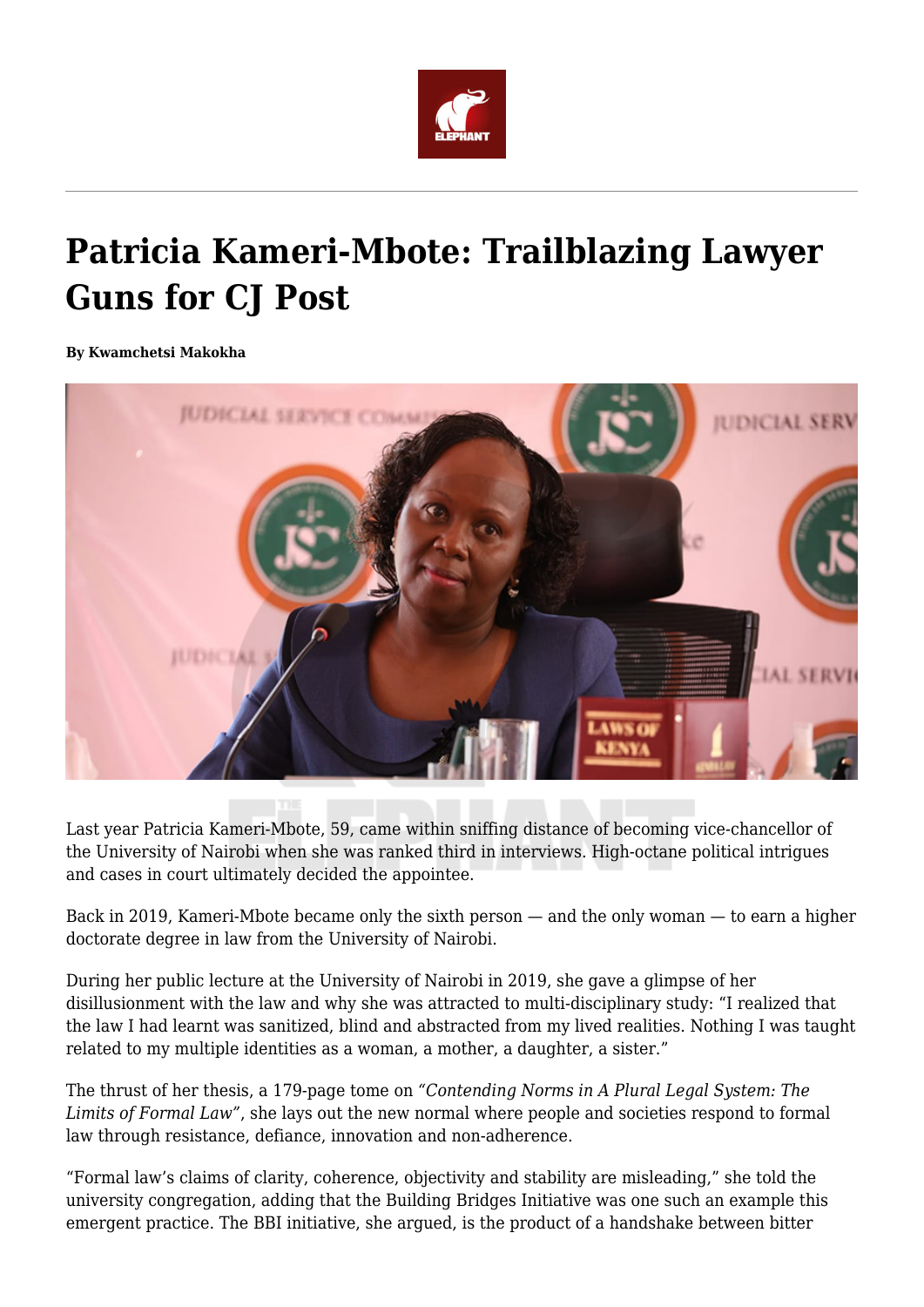presidential election contenders, where the winner and loser agreed to work together and initiated a conversation. Their conversation resulted in a Constitution Amendment Bill. "That an initiative of two people can catalyse review of a constitution that emerged from broad-based consultations over a long period of time is evidence of formal law's powerlessness in the face of informal initiatives pushed by powerful individuals."

Kameri-Mbote's academic footprint is spread over several respected journals across Africa, Europe and the United States, that have published her 30-odd articles. Over the years, she has whipped together intellectuals to produce authoritative titles on environmental law, property, wildlife, gender, science and technology and has written a book, *Kenya Land Governance Assessment Framework*, as well as co-authored a Kenya Justice Sector and Rule of Law review.

Kameri-Mbote's teaching experience stretches beyond Nairobi to the University of Kansas, University of Stellenbosch in Cape Town, and the University of Zimbabwe.

After admission to the roll of advocates in 1989, Kameri-Mbote was drawn to the academy, teaching at University of Nairobi's School of Law from 1990, with study breaks to undertake a diploma in women's law at the University of Zimbabwe in 1995, a Master's degree in law in development at Warwick in 1990, a Master of Juridical Sciences from Stanford University in 1996 and a Doctor of Science in Law from the same university in 1999.

Over the years, Kameri-Mbote has climbed the academic ranks, rising from assistant lecturer to lecturer to senior lecturer in 15 years, before becoming associate professor for six years and professor for 10 years. She chaired the Department of Private Law from 2002 before taking three years' unpaid leave to establish the Strathmore University's School of Law in 2008. Kameri-Mbote returned to the University of Nairobi to serve as dean at the School of Law between 2013 and 2016.

Since graduating with a law degree from the University of Nairobi in 1987, Kameri-Mbote has spent her life blazing the trail in establishing the connection between women, land and the environment, as well as science and technology.

Yet, Kameri-Mbote's sojourn in the ivory tower has not disconnected her from everyday life. After the government lost the 2005 referendum on the draft constitution she was appointed to the 15 member Committee of Eminent Persons the following year to advise the government on how to revive the stalled process. Kameri-Mbote has also served on the Water Services Regulatory Board, the Lewa Wildlife Conservancy board, the Kenya Copyright Board, the Advocates Coalition for Development and Environment (ACODE-Uganda) and the Kenya Land Conservation Trust.

Kameri-Mbote was a policy scholar at the Woodrow Wilson International Center and served on the boards of the Global Council of the Water and Sanitation Program, the International Development Law Organization, and the Pell Centre for International Relations, Salve Regina University, Rhode Island.

One of the sample writings Kameri-Mbote has supplied to the Judicial Service Commission for consideration in her application for the position of Chief Justice proposes the use of drone technology to improve Kenya's land management information systems.

Kameri-Mbote was appointed Senior Counsel in 2012, and was later elected to the Senior Bar Committee, a position that has since put her in conflict with the leadership of the Law Society of Kenya over a putative list of new Senior Counsel appointed last year. Although her membership of the committee was settled through mediation as ending in March next year, LSK president Nelson Havi has used the controversy as evidence of Kameri-Mbote's lack of suitability to serve in judicial